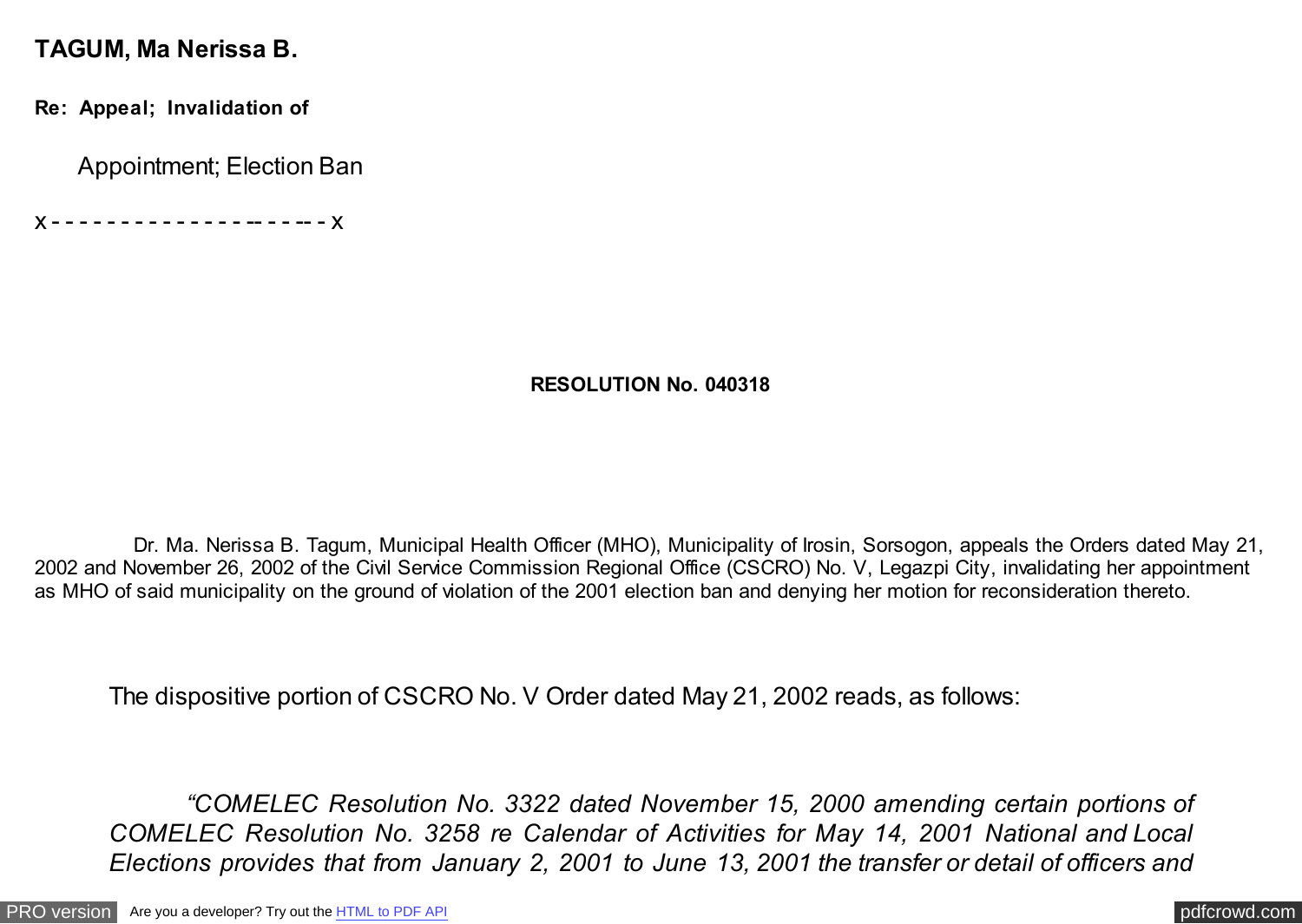*employees in the civil service, including public school teacher is prohibited.*

 *"Transfer is the movement of employee from one position to another which is of equivalent rank, level or salary without break in the service involving the issuance of an appointment (Section 4, Rule III of CSC MC 40, s. 1998).*

 *"Tagum was a Rural Health Physician of Irosin District Hospital, Irosin, Sorsogon when she was issued an appointment of December 22, 2000 to the position of MHO and she assued the same in the same date as appearing on the Report of Personnel Actions (ROPA) for December.*

*x x x*

 "From the foregoing, the appointment of (Transfer) Tagum to the subject position only took effect on January 10, 2001 which is within the prohibitive period.

 *"WHEREFORE, the approval of the appointment of Ma. Nerissa G. Tagum as MGDH (Municipal Health Officer) is hereby invalidated."*

On the other hand, the dispositive portion of CSCRO No. V Order dated November 26, 2002 reads, as follows:

 *"WHEREFORE, the instant request is hereby denied. Accordingly, the subject order of this Office invalidating the appointment of Dr. Ma. Nerissa B. Tagum and directing her reversion to her former position in the Irosin District Hospital stands."*

In her appeal, Tagum alleged as follows: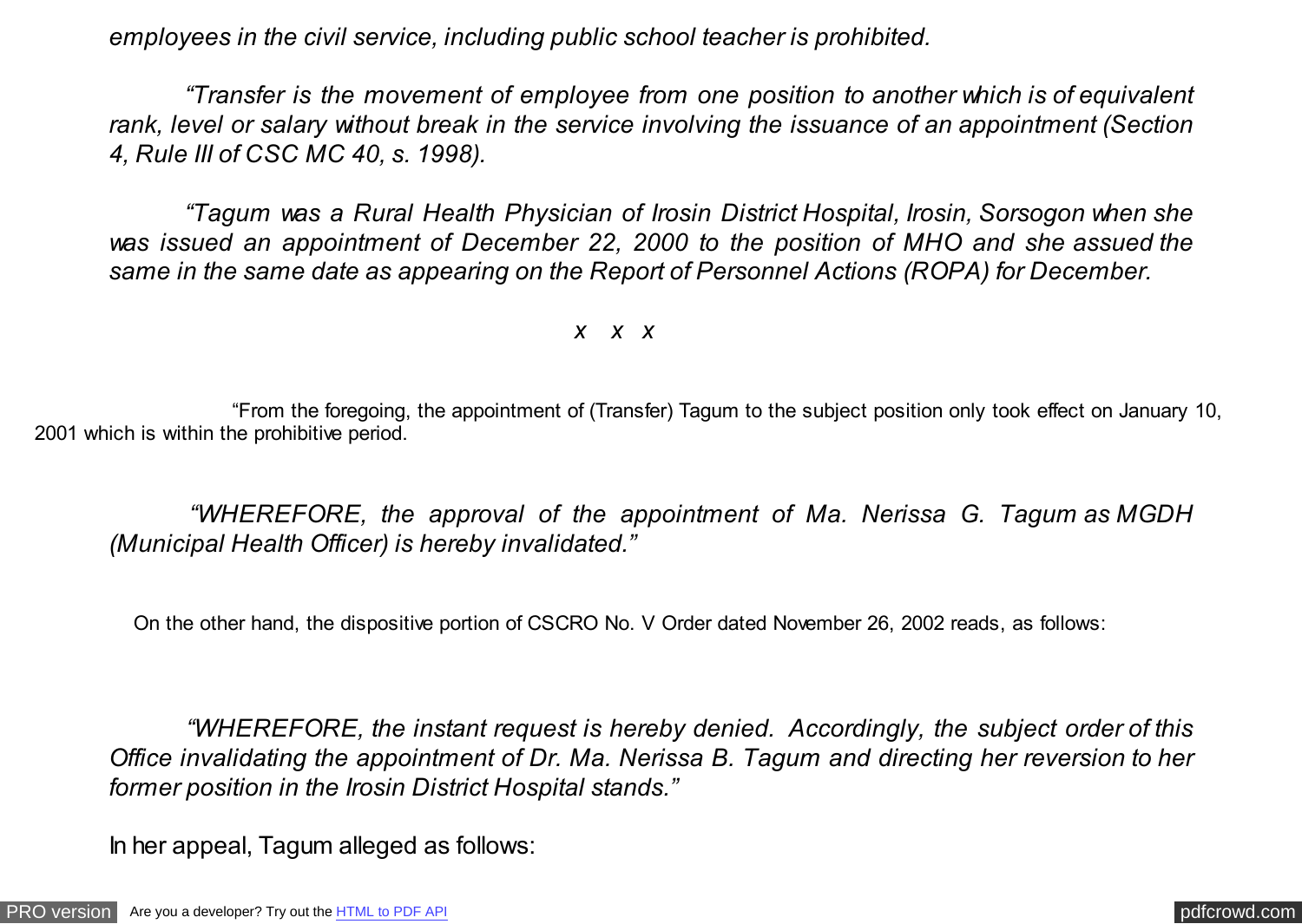### *"CSC-REGIONAL OFFICE NO. 5 ERRED IN INVALIDATING DR. TAGUM'S APPOINTMENT AS MHO OF IROSIN, SORSOGON BY FALSELY CREATING AS AN ISSUE THE ALLEGED VIOLATIVE 'TRANSFER'*

**"ARGUMENTS**

*"What might be the simplest way of interpreting the words 'transfer' and 'appointment' in the COMELEC Rules was made complicated when the CSC Office below interpreted 'appointment' as sine qua non to 'transfer'. The Office below even proceeded in invalidating appellant's 'appointment' by raising as a reason her alleged violative 'transfer'. Succinctly, the rule promulgated by COMELEC was stripped of its meaning by the CSC Office below, so to speak, contrary to COMELEC's intent.*

*"COMELEC Resolution No. 3401 promulgated last December 15, 2000 provides:*

*'Section 1. Prohibited acts. (a) During the election period from January 02, 2001 until June 13, 2001, no public official shall make or cause any transfer/detail whatsoever of any officer or employee in the civil service, including public school teachers, or suspended elective provincial, city, municipal or barangay official, except upon prior approval by the Commission.' (emphasis supplied)*

*"It would be noted that then Mayor Balmes of LGU-Irosin, who appointed appellant as MHO, was not in a position to make or cause the transfer of appellant due to lack of administrative control and supervision over the latter as she was employed in Irosin District Hospital, which is under the Provincial Government of Sorsogon, before she was appointed MHO of LGU-Irosin. It can not therefore be gainsaid that Mayor Balmes caused or made the transfer of appellant to LGU-Irosin as*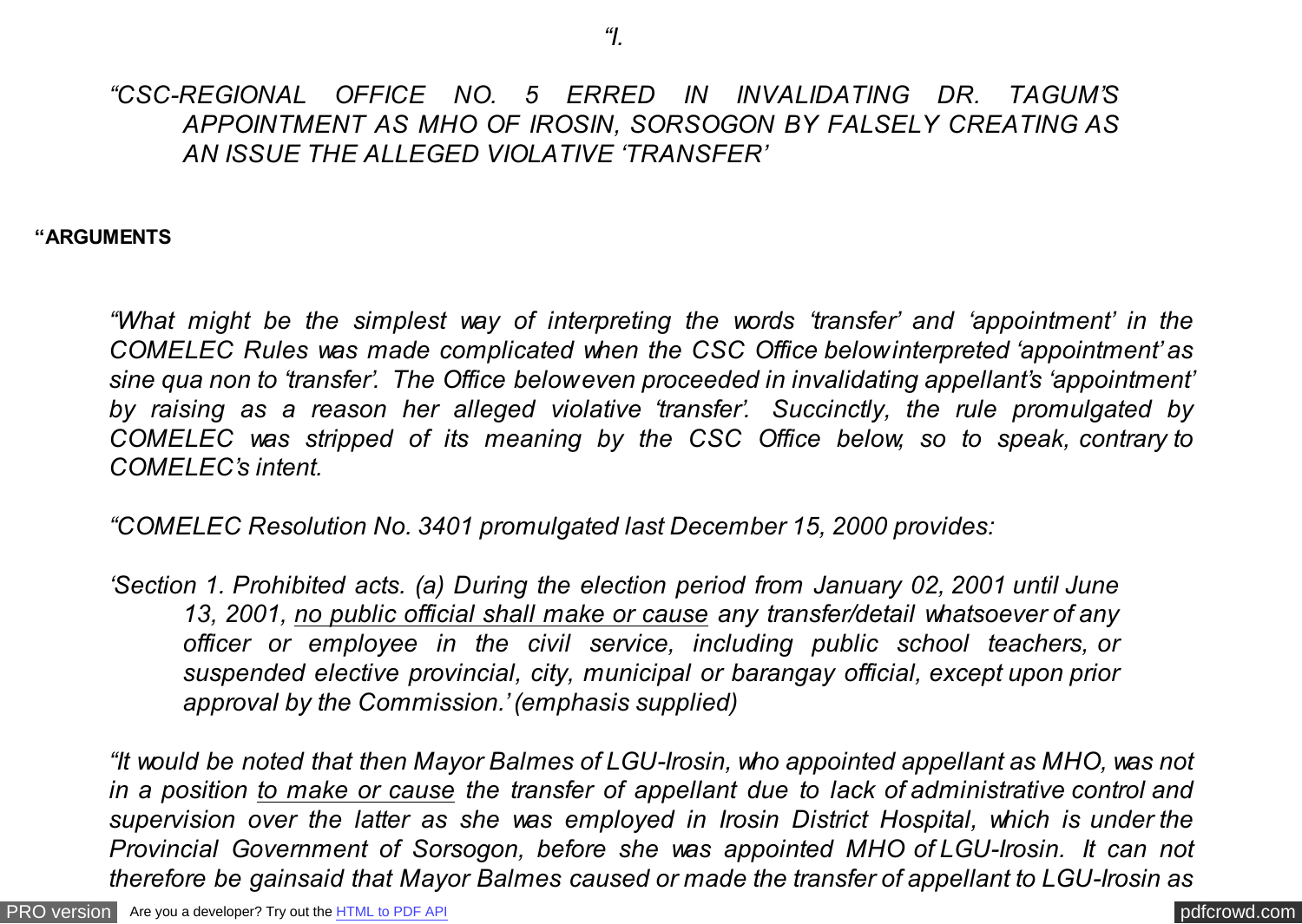*he can not do so, hence above provision would not apply. Also, assuming appellant had transferred on her own within the prohibited period, without other person causing or making said transfer; still aforesaid prohibition would not apply. Further, even assuming that she was transferred, the rule is silent as to invalidation of her appointment. Where the law does not distinguish, we should not lay down distinctions. In fine, same provision can not be invoked to invalidate appellant's appointment as MHO.*

*"Under paragraph (b) of the same Section, same COMELEC Resolution, it states:*

*'Beginning March 30, 2001 until May 14, 2001, no head, official or appointing officer of any national or local government office, agency or instrumentality, including governmentowned and controlled corporations, shall: (1) appoint or hire any new employee, whether permanent, provisional, temporary or casual: or (2) create and fill any new position, except upon prior authority of the Commission." (Emphasis supplied)*

*"Even the above prohibition will not apply to the instant case, appellant's appointment having been issued and concurred on December 22, 2000 and January 10, 2001, respectively, which are beyond the prohibited period, fixed from March 30, 2001 to May 14, 2001."*

When asked to comment, CSCRO No. V commented as follows:

*"In an order dated May 21, 2001, this Office invalidated the appointment of Tagum as Municipal Government Department Head I (Municipal Health Officer) with Salary Grade 24 under Permanent status (Transfer) for being violative of COMELEC Resolution No. 3558 (Election Ban).*

*"Records show that on December 20, 2000, then Mayor Nathaniel G. Balmes issued an appointment to Tagum to the said position. Said appointment was concurred by the Sanggunian Bayan of Irosin on January 10, 2001.*

[PRO version](http://pdfcrowd.com/customize/) Are you a developer? Try out th[e HTML to PDF API](http://pdfcrowd.com/html-to-pdf-api/?ref=pdf) compared to the comparison of the HTML to PDF API *"COMELEC Resolution No. 3322 dated November 15, 2000 amending certain portions of*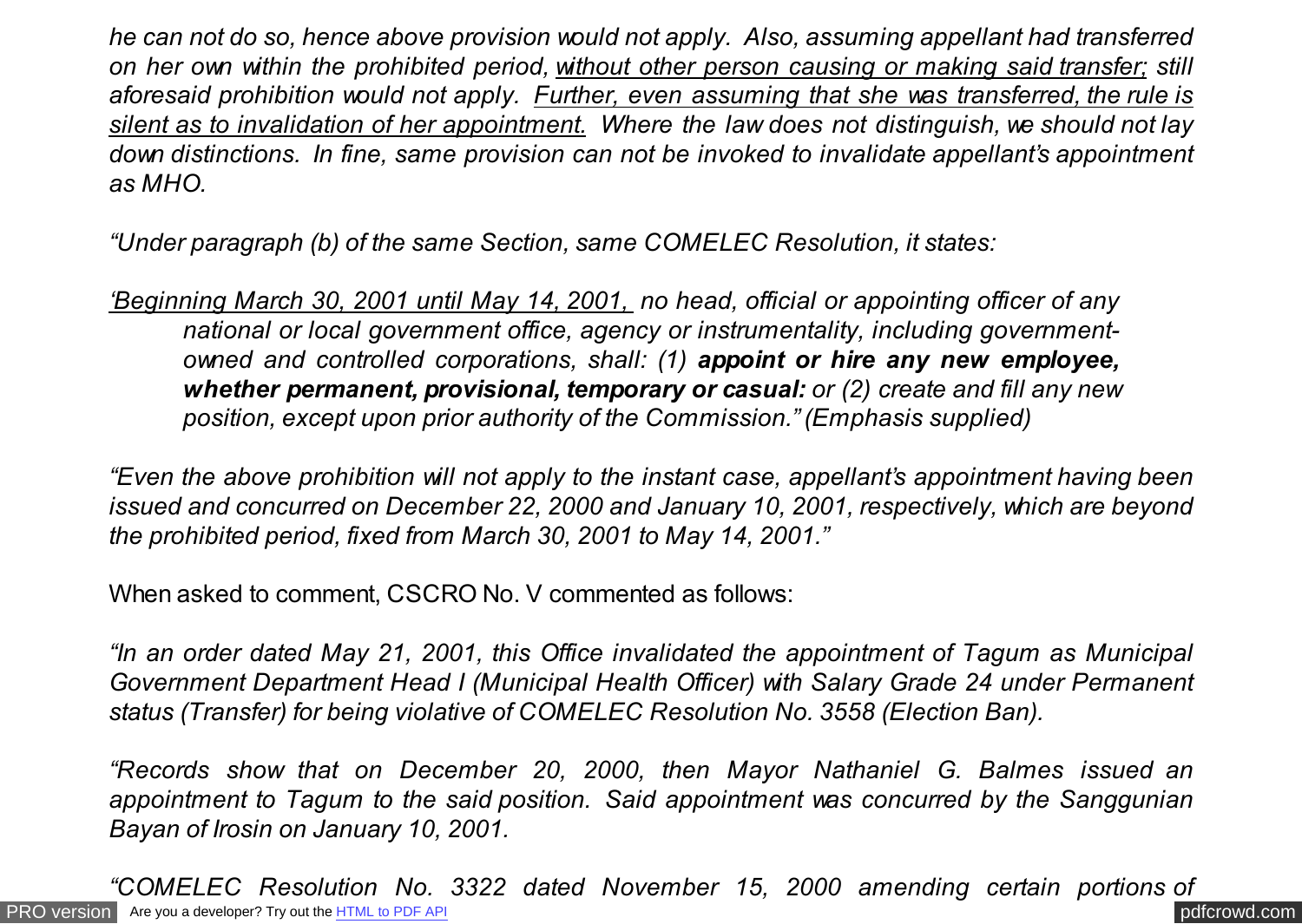*COMELEC Resolution No. 3258 re Calendar of Activities for May 14, 2001 National and Local Elections provides that from January 2, 2001 to June 13, 2001 the transfer or detail of officers and employees in the civil service, including public school teachers, is prohibited.*

*"COMELEC Resolution No. 3322 dated November 15, 2000 amending certain portions of*

*"Prior to the appointment of Tagum to the subject position, she held the position of Rural Health Physician (Salary Grade 24) of Irosin District Hospital, Provincial Government of Sorsogon. Hence, her appointment as Municipal Health Officer is in the nature of transfer. Her appointment was, however, concurred by the Sangguniang Bayan of Irosin only on January 10, 2001 which is within the prohibitive period.*

*"Paragraph 2, Section 1, Rule IV of CSC MC 40, s. 1998, provides, thus:*

*'In case of local government units, appointment requiring concurrence of the Sanggunian Bayan, effectivity thereof shall not be earlier than the date of such concurrence.'*

*"Said concurrence of the Sanggunian is part and parcel of the appointment process. Absence thereof renders the appointment incomplete. Hence, same cannot be considered as completed appointment (CSC Resolution No. 96-0247 dated January 11, 1996 re Rosario, Romualdo; Resolution No. 020394 dated March 14, 2002 re Quinsing, Godofredo).*

*"Clearly, the subject appointment of Tagum was completed only on January 10, 2001 which is within the period prohibited by the Election Law."*

 Records show that Tagum was previously appointed by then Governor Juan Frivaldo, as Rural Health Physician (RHP) in the Irosin District Hospital, Irosin, Sorsogon, on August 16, 1993. On December 15, 2000, Tagum learned of the vacancy of the position of Municipal Health Officer in the Municipality of Irosin, Sorsogon. Being qualified and eligible for said position, she filed her application thereto. On December 22, 2000, she was appointed by Irosin Mayor Nathaniel G. Balmes as Municipal Health Officer in said municipality. MHO is a department head position; thus, Tagum's appointment was transmitted to the Sangguniang Bayan for concurrence on December 26, 2000. Said appointment remained pending with the Sangguniang Bayan until its concurrence on January 10, 2001.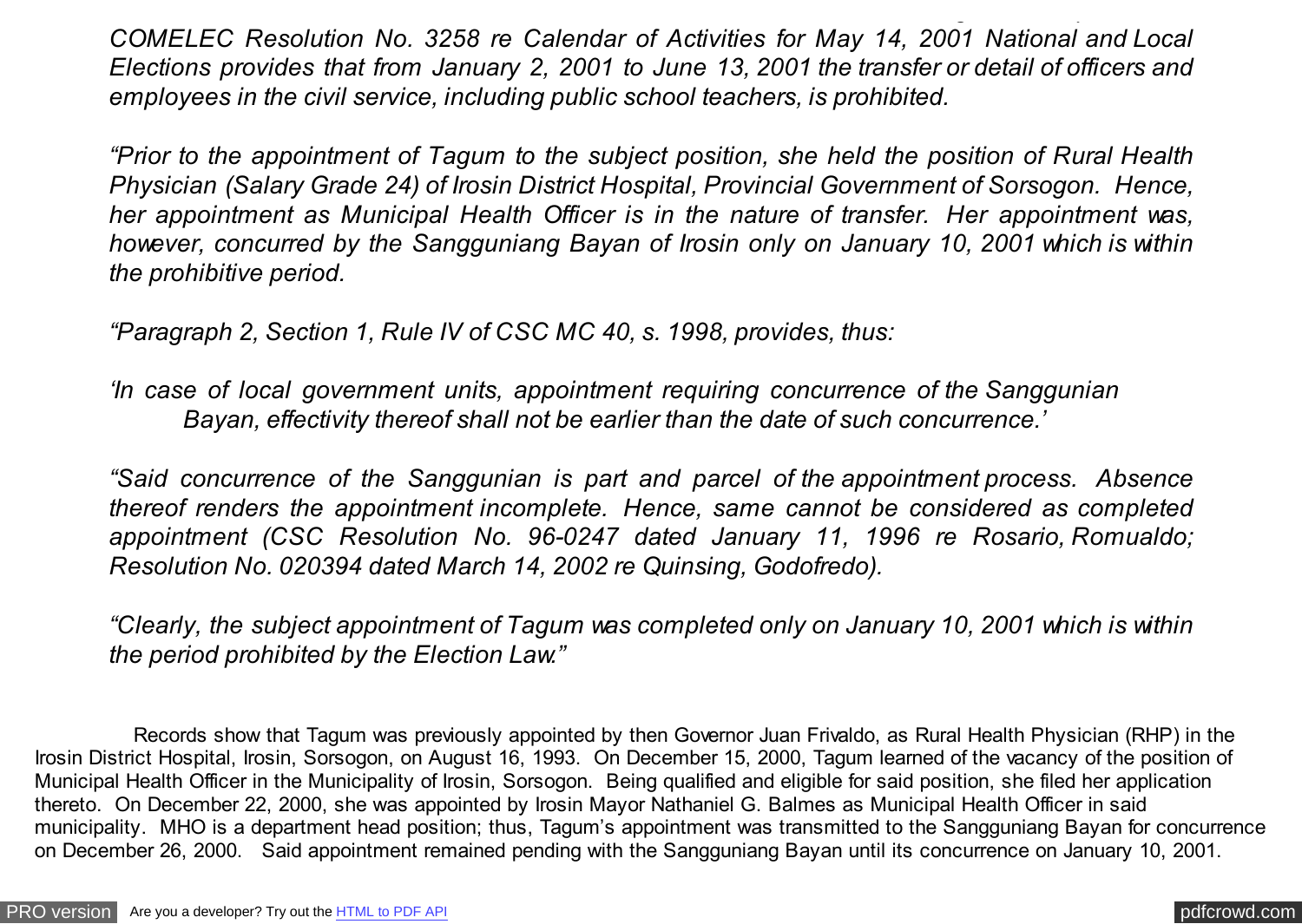<span id="page-5-0"></span> The election perio[d\[1\]](#page-9-0) for May 14, 2001 National and Local Elections was set from January 2, 2001 to June 13, 200[1\[2\].](#page-9-0) During said period, no transfer or detail of employees of the civil service is allowed. Apparently, the concurrence of the Sangguniang Bayan of Irosin on the appointment of Tagum came only on January 10, 2001 which is within the election period. Thus, when the local government submitted its Report on Personnel Actions (ROPA) for December 2000, Director Armenio L. Montales of the Civil Service Commission Field Office (CSCFO) – Sorsogon found the appointment of Tagum to be violative of COMELEC Resolution No. 3258 (Election Ban) considering that the nature of her appointment is transfer. Thus, in a Memorandum dated May 24, 2001, Director Montales recommended the invalidation of the appointment of Tagum as MHO, as follows:

"This refers to the Report of Personnel Actions (ROPA) of LGU-Irosin, Sorsogon for the month of December, 2000.

 *"The following are our findings in the course of our review and monitoring:*

- *"1. That the appointment of Dra. Nerissa G. Tagum as Municipal Health Officer was signed by the appointing authority on December 22, 2000 but it was only concurred by the Sangguniang Bayan on January 10, 2001 which upon evaluation of Ms. Cecilia R. Nieto, Director III of this Office found to be violative of COMELEC Resolution No. 3258 (Election Ban) considering that the nature of her appointment is transfer.*
- *"2. That the position of Liaison Aide is not found in the Index of Occupational Services as provided under Local Budget Circular No. 61, s. 1996.*

*"Hence, this office finds the justification of Mayor Nathaniel G. Balmes of Irosin, Sorsogon without merit, therefore we are requesting for the invalidation of the appointments of Dra. Tagum and Ms. Lustestica as Municipal Health Officer and Liaison Aide, respectively."*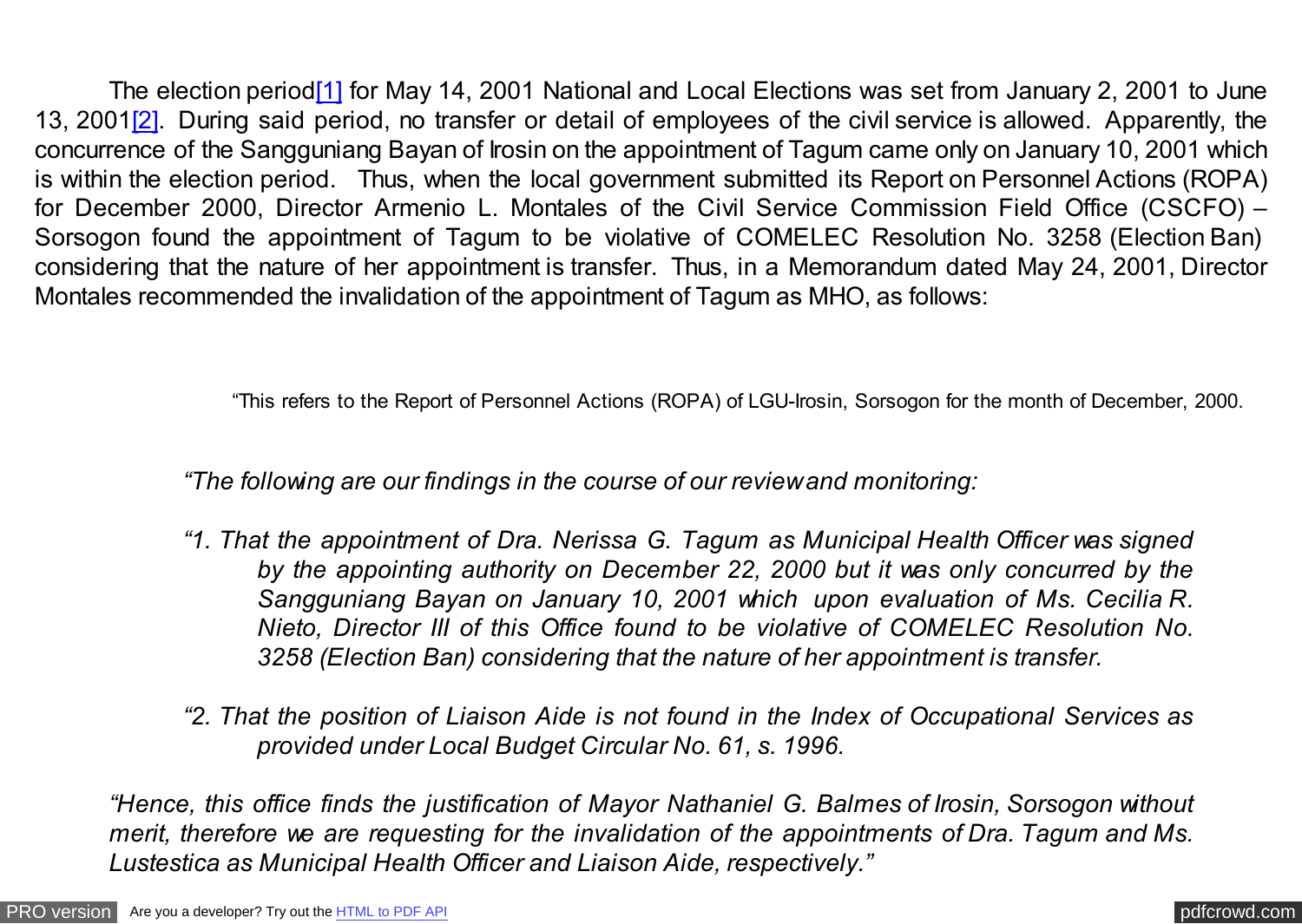After an evaluation of the abovequoted memorandum, Director IV David E. Cabanag issued CSCRO No. V Order dated May 21, 2002, invalidating the appointment of Tagum as MHO. Tagum moved for the reconsideration of said order but it was denied in CSCRO No. V Order dated November 26, 2002.

Hence, the instant appeal.

 The issue to be resolved in this case is whether CSCRO No. V is correct in invalidating the appointment of Tagum.

 Before proceeding to the issue, it should be made clear that an appeal on the disapproval of an appointment must be made by the proper appointing authority. However, the Commission is inclined to relax the application of this rule in the instant case. It is to be noted that when the appointment of Tagum was invalidated by Director Cabanag of CSCRO No. V on May 21, 2002, Mayor Balmes, then Mayor of Irosin who appointed Tagum to the MHO position, was no longer the Mayor of Irosin, having lost in the 2001 local election. In view thereof, there could be no other person who can file such an appeal at that time except Tagum herself **(CSC Resolution No. 99-2208 Re: TOMADA, Senen D.).** Thus, the herein appeal is given due course.

 Relevant to the present case are the provisions of **Section 261 (g) and (b) of the Omnibus Election Code of the Philippines,** as follows: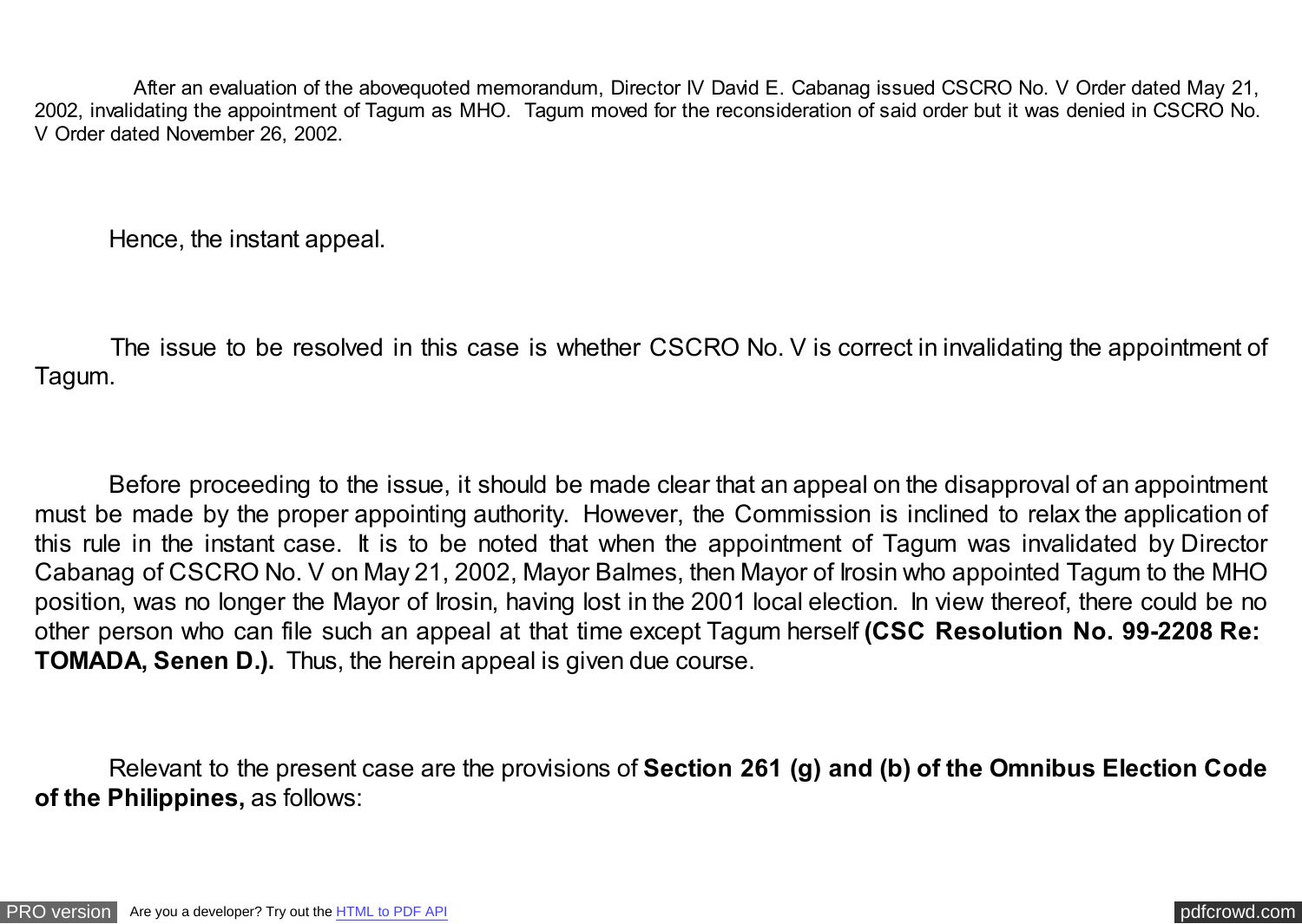*"xxx – The following shall be guilty of an election offense:*

*x x x*

 *"(g) Appointment of new employee, creation of new position, promotion, or giving salary increase – During the period of forty five (45) days before a regular or thirty (30) days before a special election, (1) any head, official or appointing officer of a government office, agency or instrumentality, whether national or local, including government-owned or controlled corporations, who appoints or hires any new employee, whether provisional, temporary or casual, or creates and fills any new positions, except upon prior authority of the Commission. The Commission shall not grant the authority sought unless, it is satisfied that the position to be filled is essential to the proper functioning of the office or agency concerned; and that the position shall not be filled up in a manner that may influence the election.*

 *"As an exception to the foregoing provisions, a new employee may be appointed in case of urgent need. Provided, however, That the notice of the appointment shall be given to the Commission within three days for the date of the appointment. Any appointment or hiring in violation of this provision shall be null and void.*

 *"(2) Any government official who promotes, or gives any increase of salary or remuneration or privilege of any government official or employee, including those in government-owned or controlled corporations.*

 *"(h) Transfer of officers and employees in the civil service – Any public official who makes or causes any transfer or detail whatsoever of any officer or employee in the civil service including public school teachers, within the elections period, except upon prior approval of the Commission."* (underscoring ours)

[PRO version](http://pdfcrowd.com/customize/) Are you a developer? Try out th[e HTML to PDF API](http://pdfcrowd.com/html-to-pdf-api/?ref=pdf) [pdfcrowd.com](http://pdfcrowd.com) Pursuant to the above provision, and for purposes of the May 14, 2001 election, the Commission on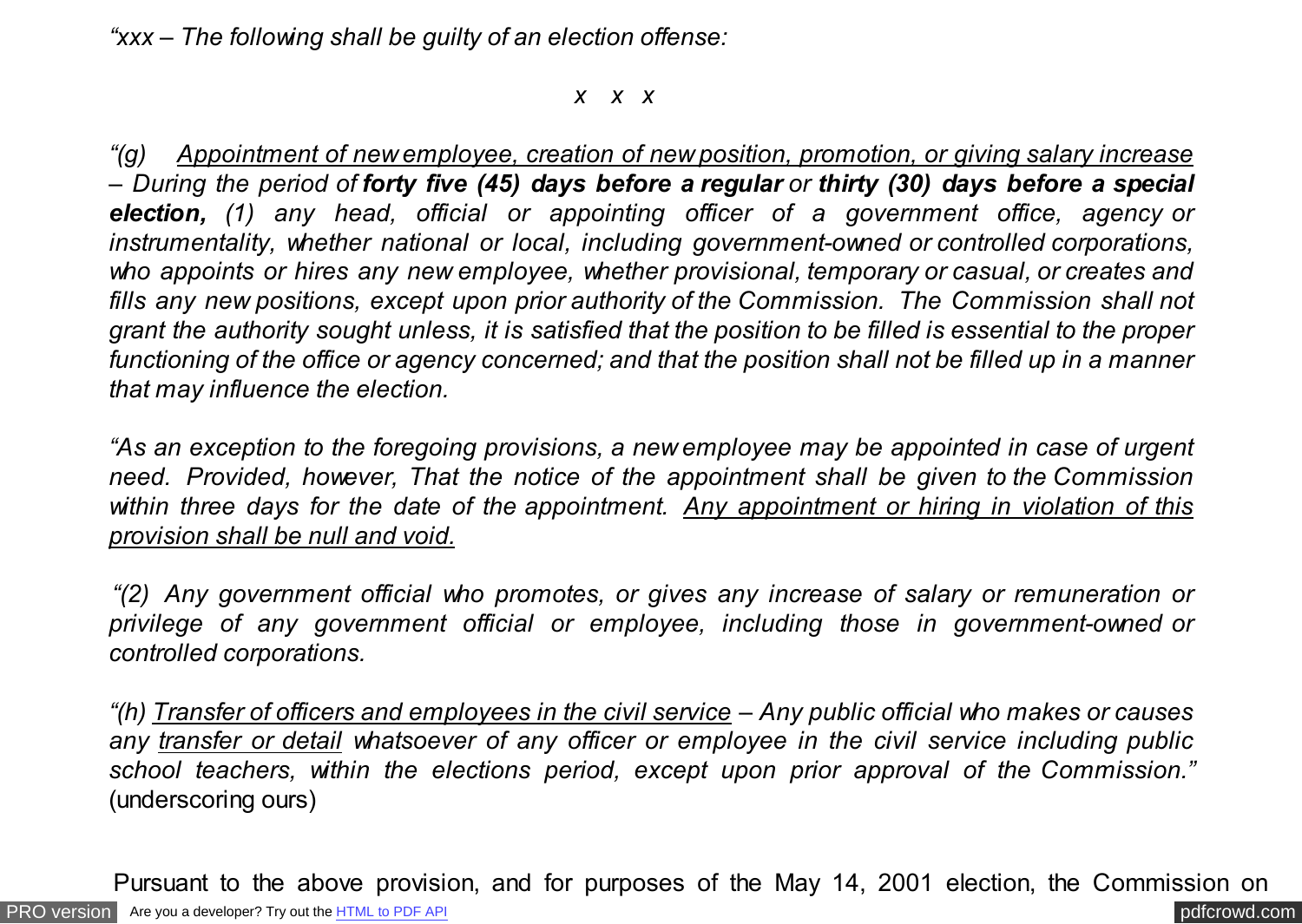Elections issued **COMELEC Resolution No. 3401 dated December 15, 2000,** the relevant portions of which read, as follows:

 *"Section 1. Prohibited acts. (a) During the election period from January 02, 2001 until June 13, 2001, no public official shall make or cause any transfer/detail whatsoever of any officer or employee in the civil service, including public school teachers, or suspend elective provincial, city, municipal or barangay official, except upon prior written approval by the Commission.*

 *"(b) Beginning March 30, 2001 until May 14, 2001, no head, official or appointing officer of any national or local government office, agency or instrumentality, including government-owned and controlled corporations, shall: (1) appoint or hire any new employee, whether permanent provisional, temporary or casual; or (2) create and fill any new position, except upon prior authority of the Commission.*

 *"( c ) During the same period of 45 days before May 14, 2001, no government official shall promote or give any increase of salary or remuneration or privilege to any government official or employee, including those in government-owned or controlled corporations."* (underscoring ours)

 Based on the abovequoted provisions of law, it becomes clear that there are certain personnel actions that are prohibited at certain times during the election period. For instance, for purposes of the May 14, 2001 national and local elections, *transfer* of employees in the civil service is prohibited during the entire election period which is from January 2, 2001 to June 13, 2001. On the other hand, *promotion* of government officials and employees is prohibited forty-five (45) days before election day or from March 30, 2001 until May 14, 2001.

# Under **Section 4 ( c ) and (d) of the Revised Omnibus Rules on Appointments and other Personnel**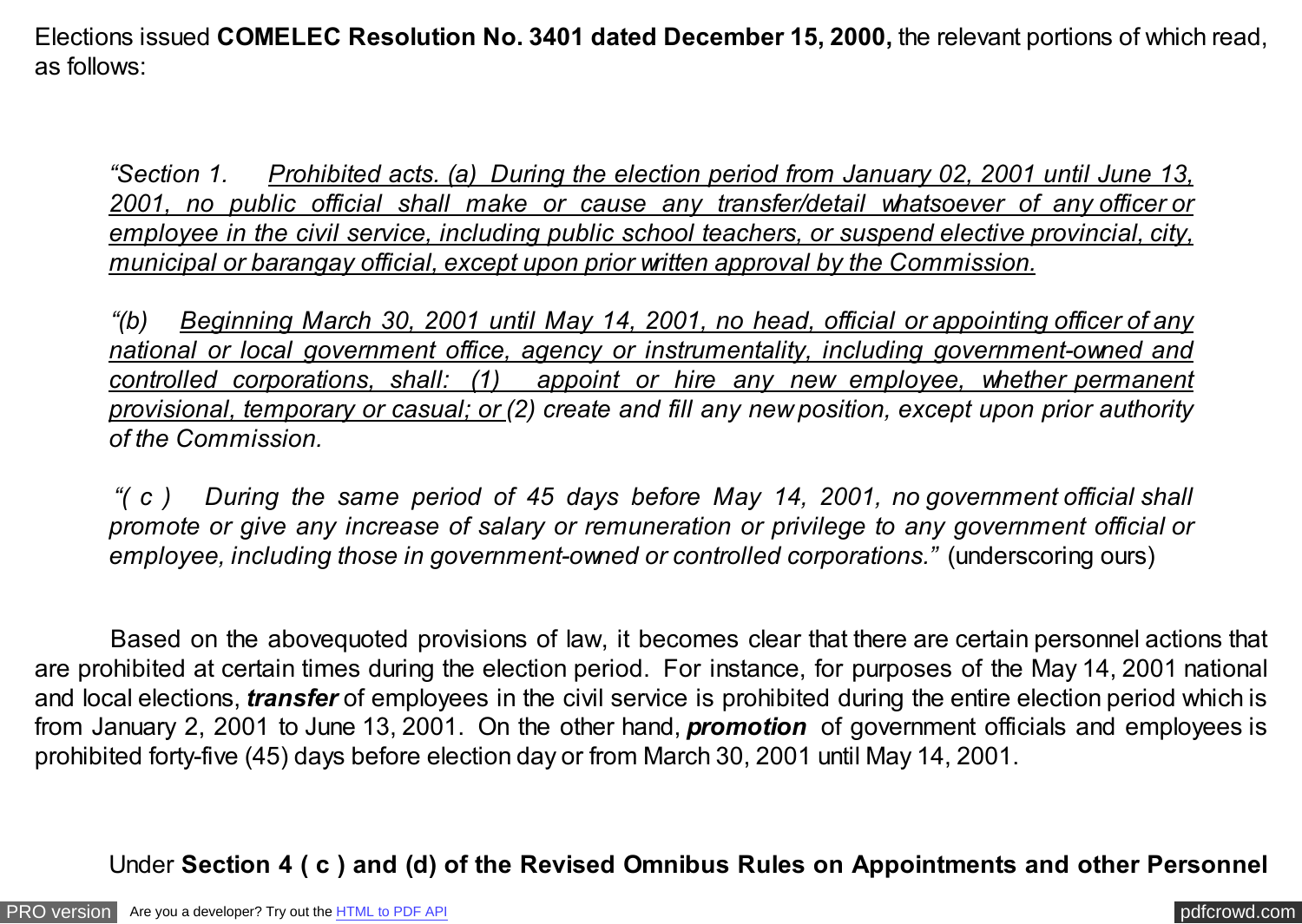<span id="page-9-0"></span>**Actions (CSC MC Number 40, series of 1998, as amended by CSC MC No. 15, series of 1999),** promotion and transfer are distinctly defined as follows:

- *"c. Promotion is the advancement of an employee from one position to another with an increase in duties and responsibilities as authorized by law, and usually accompanied by an increase in salary. Promotion may be from one department or agency to another or from one organizational unit to another within the same department or agency."*
- *"d. Transfer is the movement of employee from one position to another which is equivalent rank, level or salary without break in the service involving the issuance of an appointment.*
- *"Transfer may be from one department or agency to another or from one organizational unit to another in same department or agency: Provided, however, that any movement from the non-career service to the career service shall not be considered a transfer."* (underscoring ours)

 Based on the abovequoted definition of transfer as distinguished from promotion, it becomes clear that the personnel movement is considered *"transfer"* if the movement of an employee is from one position to another which is equivalent in rank, level or salary. Pointedly, the transfer of an employee may be from one department or agency to another or a transfer from one organizational unit to another in the same agency. In other words, a personnel movement can only be referred to as transfer if the movement to another position does not result in an increase or decrease in rank, level, or salary.

 On the other hand, *promotion* is an advancement from one position to another with an increase in duties and responsibilities without necessarily having an increase in salary. Interestingly, in promotion, the movement may be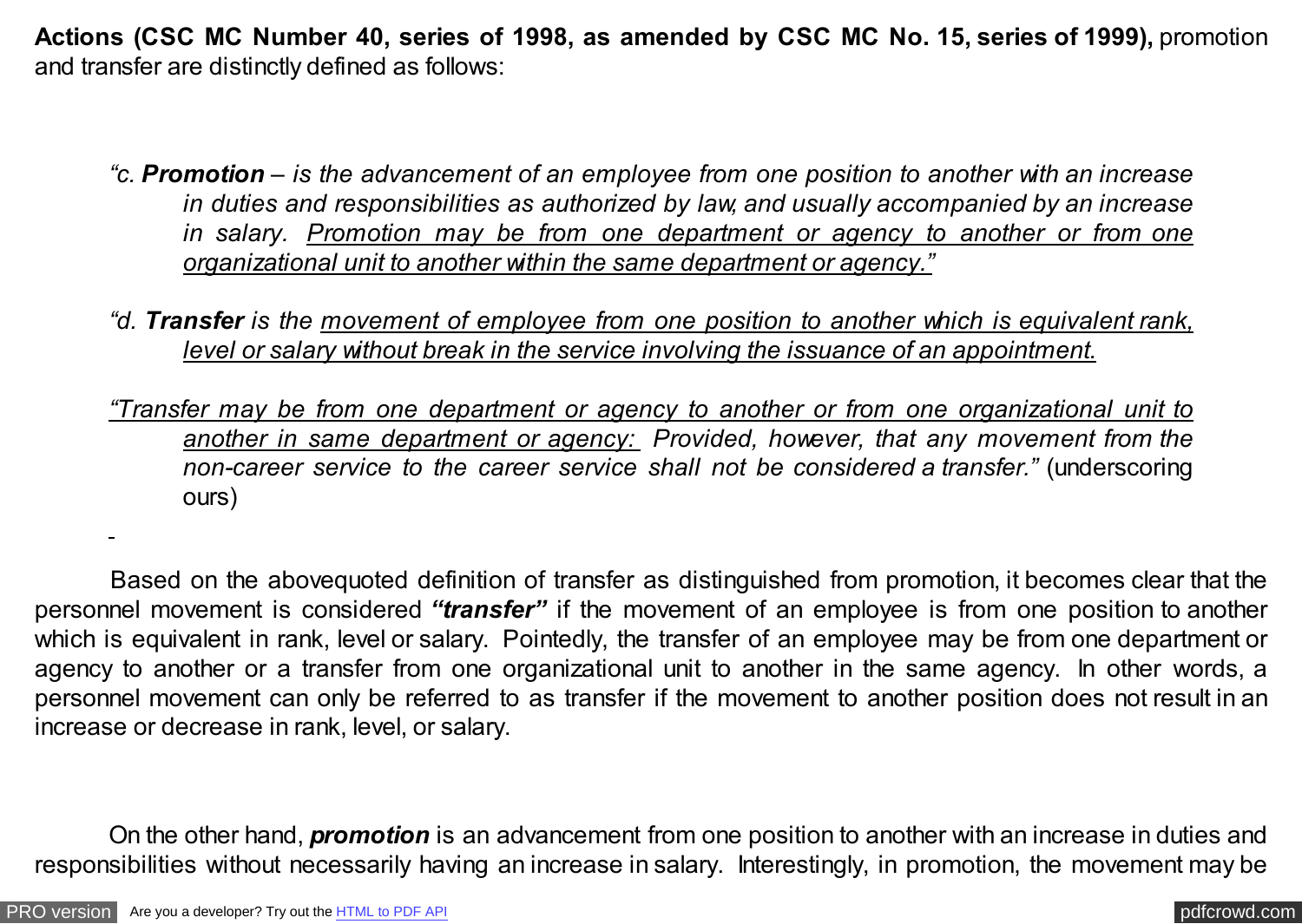from one department or agency to another or within the same department or agency. Hence any movement from one position to another even if the movement is from one agency to another or within the same agency as long as the same involves an increase in duties and responsibilities, the personnel movement shall be referred to as promotion.

 In the light of the abovequoted analysis of the personnel action of *transfer* as distinguished from *promotion* , it is imperative that we determine whether the personnel action involved in the appointment of Tagum as MHO is a transfer or a promotion, so that if it is a transfer, it is prohibited during the entire election period of 120 days from January 2 to June 13, 2001; or if it is a promotion, it is only prohibited 45 days prior to the May 14, 2001 election (March 30, 2001).

 While it is true that the nature of Tagum's appointment as stated therein is transfer, a careful analysis of the earlier quoted definition of transfer and promotion reveals that Tagum's appointment as MHO is in reality a promotion. It should be noted that the movement of Tagum from the position of RHP to MHO falls squarely within the definition of promotion because of the following: First, the movement of Tagum from RHP to MHO resulted in the increase of duties and responsibilities. Second, the position of MHO is entitled to a higher Representation and Transportation Allowance (RATA). Third, the MHO position is a Department Head position whereas, the position of RHP is not. And fourth, under the Qualification Standards Manual, the position of MHO requires a higher experience requirement which is three years relevant experience compared to only two years of relevant experience for RHP.

 Verily, while the position of MHO to which Tagum was appointed bears the same salary grade as that of her former position as RHP, the same is still considered a promotion since there is obviously an increase in duties and responsibilities. The position of MHO is a Department Head position whereas the position of RHP is not **(Nacaytuna, Marydole L. CSC Resolution No. 00-0929 dated April 6, 2000).** It is therefore understood that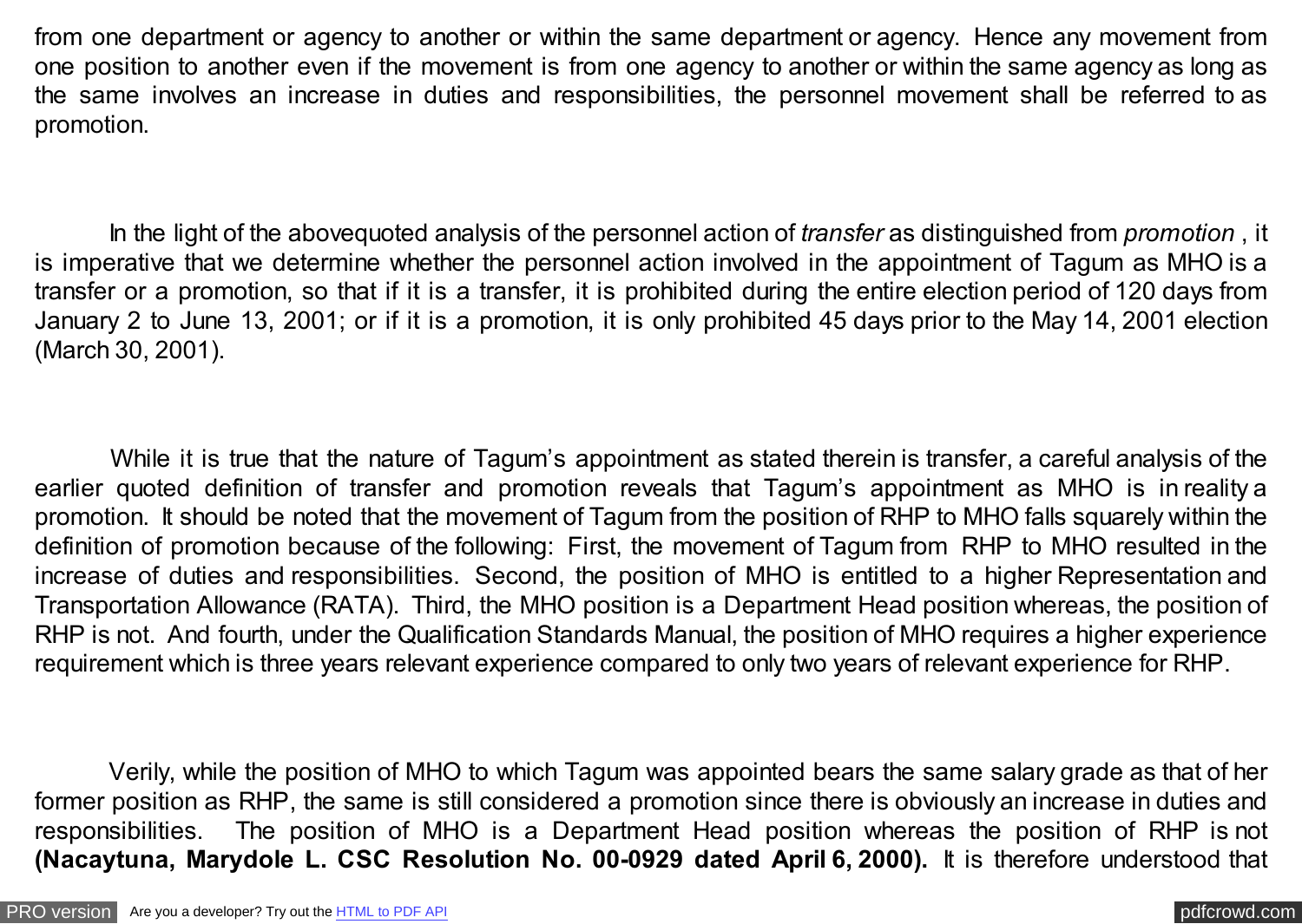physicians holding department head level positions normally receive a higher Representation and Transportation Allowance (RATA) than those physicians holding positions not considered as department head level positions **(Rodriguez-Lazo Maribel V. CSC Resolution No. 00-2072 dated September 7, 2000).**

 Based on the foregoing disquisition, the Commission is convinced that the nature of appointment of Tagum as MHO is a promotion and not a transfer. Hence, being a promotion, the same is prohibited only during the 45-day period before election day or from March 30, 2001 to May 14, 2001. Since the appointment of Tagum as MHO was issued on December 22, 2000 and was concurred in by the Sangguniang Bayan on January 10, 2001, there is, therefore, no violation of Section 261 of the Omnibus Election Code and COMELEC Resolution No. 3401.

 **WHEREFORE,** the appeal of Ma Nerissa B. Tagum is hereby **GRANTED.** Accordingly the Civil Service Commission Regional Office No. V Orders dated May 21, 2002 and November 26, 2002, which invalidated the appointment of Ma. Nerissa G. Tagum as Municipal Health Officer of Irosin and denied the motion for reconsideration thereof, respectively, are hereby **REVERSED and SET ASIDE.** The appointment of Tagum as Municipal Health Officer of Irosin, Sorsogon, is hereby declared **VALID.**

Quezon City, March 30, 2004

(SGD.)

## **KARINA CONSTANTINO-DAVID**

[PRO version](http://pdfcrowd.com/customize/) Are you a developer? Try out th[e HTML to PDF API](http://pdfcrowd.com/html-to-pdf-api/?ref=pdf) provided and the example of the HTML to PDF API posterior of the example of the example of the example of the example of the example of the example of the exampl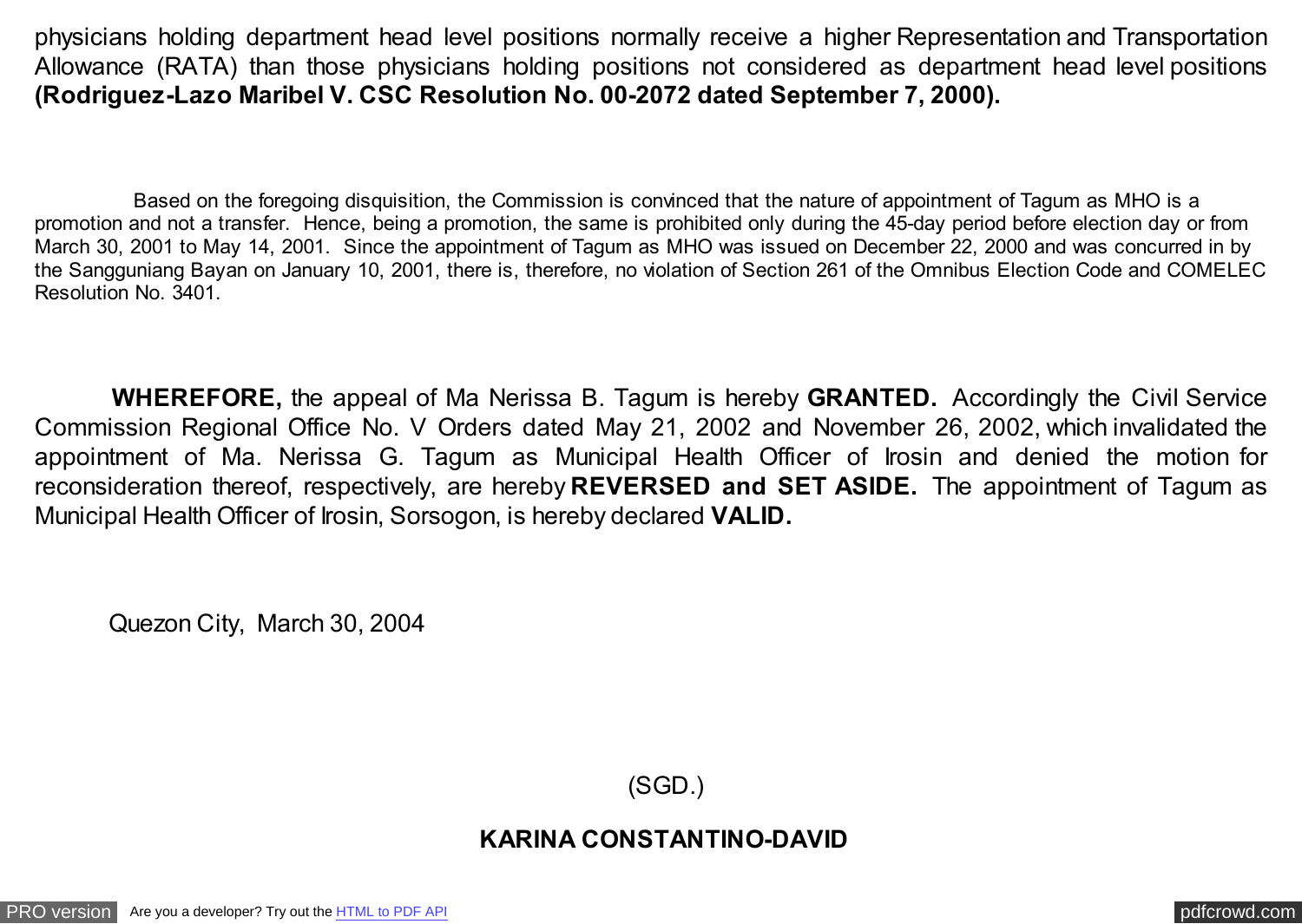#### Chairman

# (SGD.)

#### **J. WALDEMAR V. VALMORES**

Commissioner

VACANT

Commissioner

Attested by:

(SGD.)

## **REBECCA A. FERNANDEZ**

Director IV

Commission Secretariat and Liaison Office